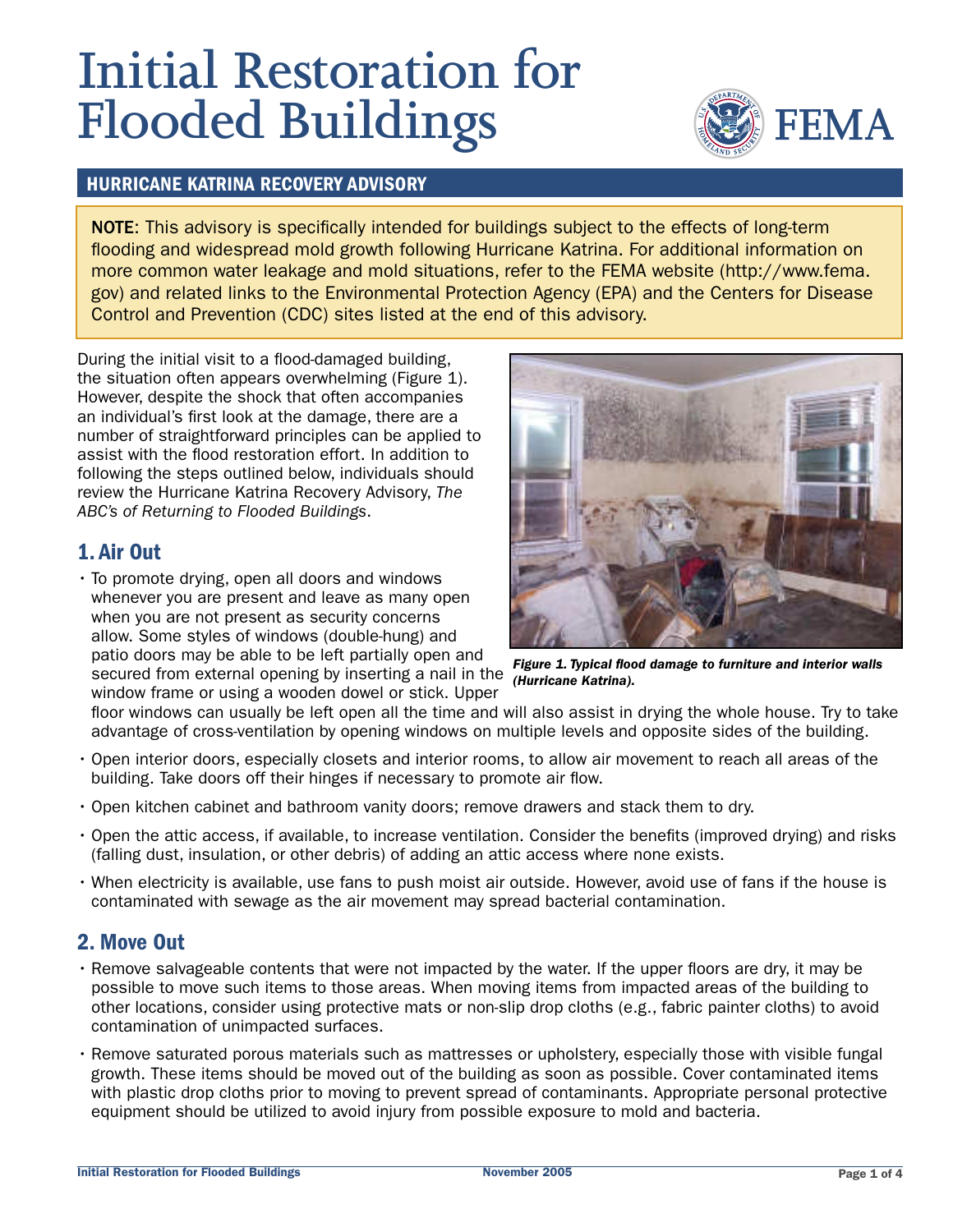# 3. Tear Out

- · Prior to beginning tear out, install plastic barriers between affected and unaffected areas of the premises (typically between the first and second floors). This will reduce the potential for secondary damage occurring in the unaffected areas.
- · Remove wet carpet and padding. Tack strips should also be removed completely when the carpet is taken out to minimize injury during subsequent activities. Since carpet tack strips have protruding nails, wear leather gloves to protect hands from puncture wounds while removing and handling tack strips. Removing wooden baseboards prior to carpet tear out may allow for their later reinstallation.
- . Remove any curled vinyl tiles or linoleum over concrete floors, and remove all vinyl tiles or linoleum over wooden sub-floors to allow the wood to dry. Respiratory protection should be worn as many older (pre-1970s) flooring products, such as 9-inch square tiles and adhesives, often contain asbestos.
- . Although punching holes in walls for drainage is commonly recommended, this practice does not drain water nor does it cause the wall to dry faster. If holes are not punched in the walls, the drywall (gypsum board) may be able to be easily repaired and restored.
- If drywall or plaster has been saturated by contaminated floodwater, it should be removed. Respiratory protection should be worn when removing drywall as some older drywall joint compound contains asbestos. If the water level was less than 21/2 feet, the wall material should be removed to a height of 4 feet to facilitate reinstallation of full sheets of drywall. If the water level was greater than 2½ feet, the wall material should be removed to a height of 8 feet or the ceiling junction, whichever is higher. Electrical outlet and wall switch plates and door and window moldings must be removed prior to the tear out of the wall material.
- · Fibrous wall insulation (fiberglass, mineral wool, cellulose, wood fiberboard, etc.) saturated by floodwater should be removed completely. Foam plastic insulation may be left in place and allowed to dry.
- · Flooded electrical receptacles should be removed completely after the appropriate circuit breakers or fuses are deactivated.
- . Wall paneling should be removed if it is swollen or if saturated drywall is behind the paneling.

## 4. Clean Out

- Following any necessary tear out, clean up any remaining debris and muck. Squeegees, shovels, and brooms are effective for such cleaning. Personal protective equipment should be utilized. Detailed cleaning and sanitizing of the remaining materials should be conducted. A shop vacuum with dry filters in place and with a solution of clean water and disinfectant in the tank (2-inch depth) to minimize the spread of dust can be used.
- · Mold removal. Treatment with commercial mold removers does eliminate visible evidence of mold growth on exposed surfaces and is recommended for restoring flood-damaged homes. Tests have found very little or no evidence of mold growth in the non-exposed (hidden) portions of the walls. Treating the non-exposed portions of the walls for mold control does not appear warranted in most cases. Spraying vertical surfaces using a compression (pump-up) garden sprayer with a commercial mildew remover is recommended.
- · Understand the limitations of bleach. While this material is convenient and appropriate as a sanitizer for hard. non-porous items after they have been cleaned, it has distinct drawbacks when cleaning flood-impacted buildings. Application of bleach water can cause corrosion of electrical components and other metal parts of mechanical systems. and can compromise the effectiveness of termite treatments in the soil surrounding the building. Its effectiveness at killing bacteria and mold is significantly reduced when it comes in contact with residual dirt. Moldy surfaces should be cleaned first and then disinfected. Residual mold spores should then be removed, since killing them does not reduce their toxicity.
- . Remove mud and gross contamination from floors by shoveling into suitable containers. Reduce soil and



Figure 2. Using a pressure washer to clean contaminated surfaces.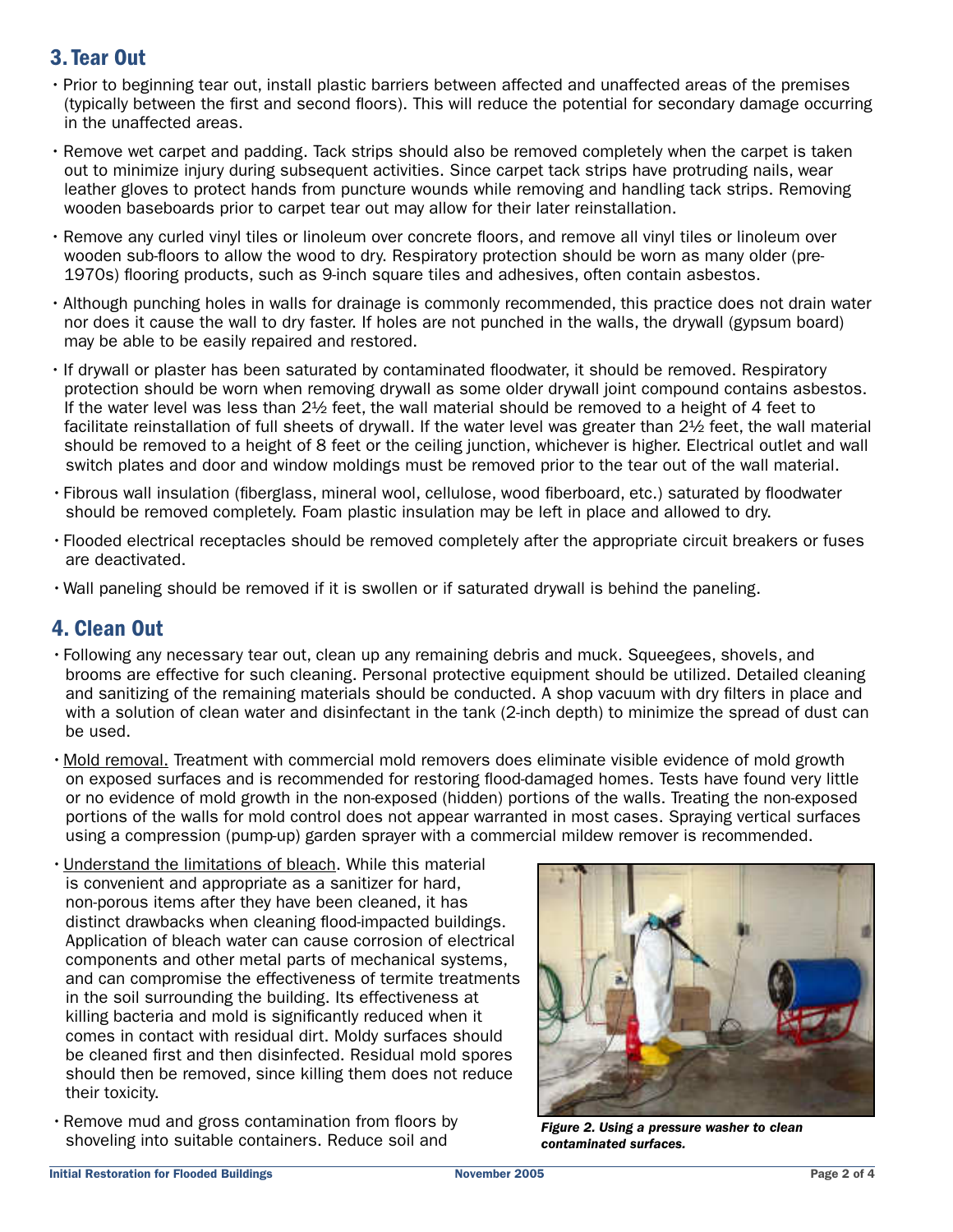contaminant levels on surfaces by flushing off with clear water. The fastest and most efficient method to clean and decontaminate materials and surfaces is by using a residential-type pressure washer to apply a cleaner-disinfectant solution to the affected areas (Figure 2). Brushes improve decontamination of floors and some walls by scrubbing solution into affected surfaces. Avoid scrubbing drywall and plaster walls at this time because they have become softened by the flooding and moisture and may have their surface damaged by scrubbing. Following the first cleaning, floors and walls should be rinsed with water and the cleaning process redone a second time. Squeegees can be used to control or direct spent solution, and wet vacuums can be used to collect spent solution.

Warning: Failure to allow for adequate drying prior to reconstruction can trap moisture in the building, which can cause structural damage and potential health problems in the future.

# 5. Dry Out

- . Once the clean process is completed, the building and any remaining contents need to dry. Drying is a naturally occurring process. Over time, all wetted building materials will dry. Drying of structural materials will take an extended period of time to dry to pre-flood conditions. Exterior rooms with excellent ventilation can take 2 to 4 weeks to dry, depending on the temperature and humidity outside. Interior rooms, or those with minimal ventilation, can take 4 to 6 weeks or more to dry and are candidates for the use of mechanical drying equipment. The use of fans, dehumidifiers, air conditioners, and/or auxiliary electric heaters will speed drying. Allowing materials to dry naturally will take considerably longer.
- . Wood framing. The moisture content of wood framing must be checked professionally or with a commercially available moisture meter before refinishing or recovering so that excessive moisture does not become trapped in the materials and cause future problems (Figures 3a and 3b). Dryness of wood framing materials can be determined quantitatively using the table on the right above. Wetted materials are presumed dry when their moisture content readings are less than or equal to 15 percent when taken with an intrusive/penetrating moisture meter (Figure 3a). If an intrusive/penetrating moisture meter is not available, a non-intrusive/penetrating moisture meter (Figure 3b) may be used; however, keep in mind that the material moisture results measured from non-intrusive meters may be less accurate than intrusive meters.
- . Walls, floors, and other building materials. The moisture content of drywall (gypsum board), plywood floors, and other building materials must also be checked professionally or with a commercially available moisture meter before refinishing or recovering so that excessive moisture does not become trapped in the materials and cause future problems (Figures 3a and 3b). Unlike wood framing, the dryness of other building materials must be confirmed qualitatively by comparing readings between like materials in affected areas of the building (at or below flood level) and unaffected areas of the building (a room or upper floor above the flood

| <b>Summary of Moisture Reading Results for</b><br><b>Wood Framing Materials</b> |                         |
|---------------------------------------------------------------------------------|-------------------------|
| <b>Moisture Reading</b>                                                         | <b>Results</b>          |
| > 20%                                                                           | Wet - no good           |
| $15 - 20%$                                                                      | Partially dry - caution |
| < 15%                                                                           | Dry - OK                |



Figure 3a. An intrusive/penetrating moisture meterrecommended for final moisture readings.



Figure 3b. A non-intrusive/non-penetrating moisture meterrecommended for initial and interim moisture readings.